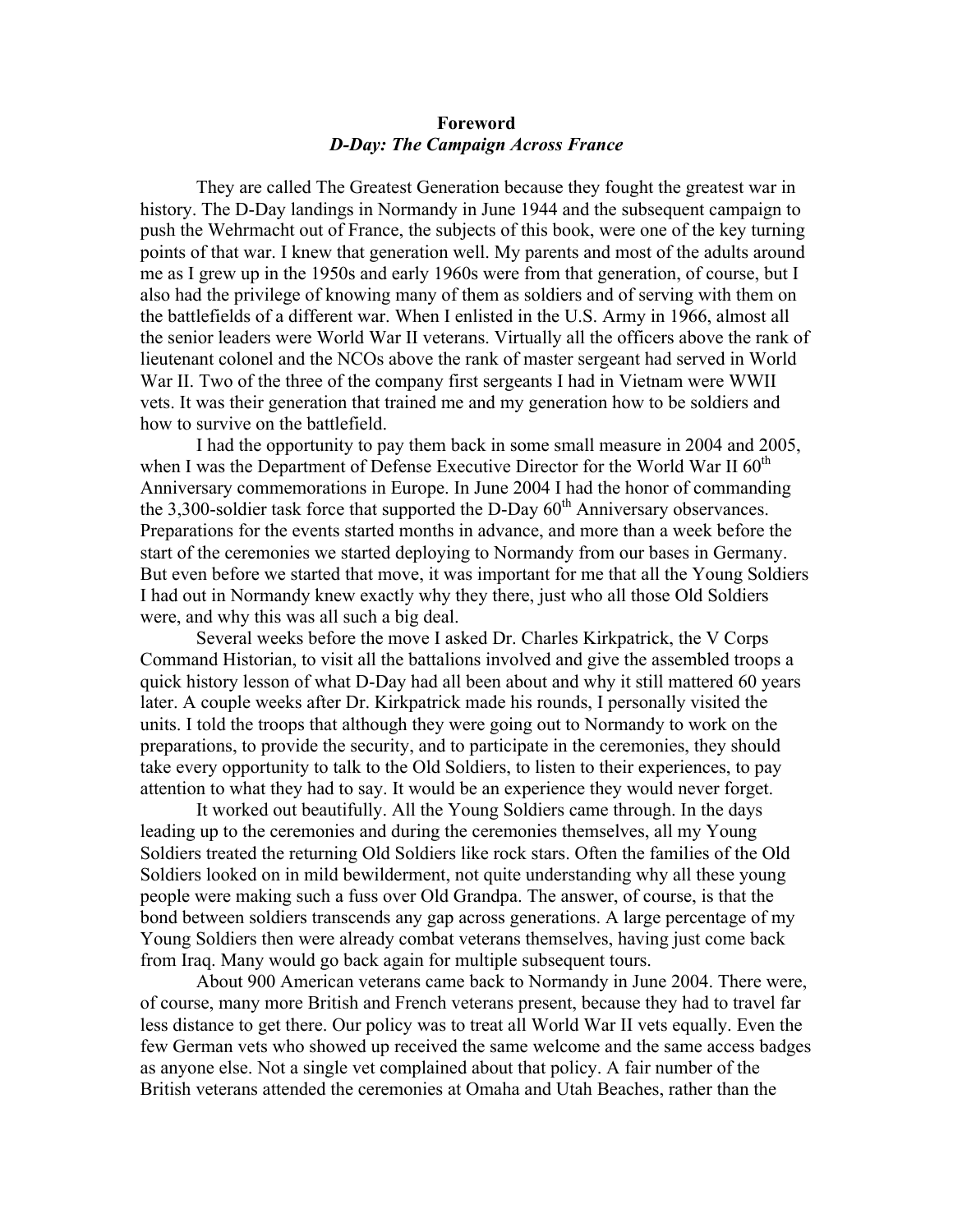ceremonies on the British/Canadian landing beaches. Those I had a chance to talk to told me that they had actually come ashore at either Omaha or Utah. They included members of Royal Navy shore control parties, Royal Air Force tactical control parties, and various other British specialists attached to American units to support the landings.

Although I remember them when many were still in their 30s and early 40s, the members of the Greatest Generation are all now in their mid-80s or older. They are passing fast, but fortunately their voices can still be heard. The critical value of books like this one is to preserve their memories and their voices for future generations. A book like this, however, is a selective sample by its very nature. It is only possible for those who survived the war in the first place to speak and tell their stories. And as the war itself slides farther back into the historical past, the pool of living vets diminishes until all the voices will finally fall silent. I was in grade school when the last Civil War veteran died, and the last World War I veteran died just recently.

For all its value for future generations, a book like this can only go so far. There are so many compelling stories to capture and preserve that it becomes necessary to restrict the reminiscences to the war itself. But for those who survived the war, that experience formed the foundation for the rest of their lives. For some, the Second World War was the high point of their lives. Nothing after that came close to matching it. For others, their experiences in the war so traumatized them that they spent the rest of their lives haunted by its ghosts and shadows, wrestling with private demons few of us could ever comprehend. For others, their wartime experiences fired them with a determination to grasp life and live it to its fullest. The hundreds of thousands of American veterans who took advantage of the G.I. Bill to get a college education all intended to blaze a trail down that path.

For the most part, we do not have the space to consider the post-war lives of those whose stories appear in this book. I would, however, like to offer some insights on one of these special veterans, James Milnor Roberts, whom I knew. The aide-de-camp to V Corps commander Major General Leonard Gerow, Lieutenant Roberts landed on Omaha's Easy Red Beach with the  $115<sup>th</sup>$  Infantry on 6 June. As his landing craft started to disembark, the coxswain was killed by German fire. By the time the war was over Roberts was a major and had served in five campaigns across Europe. Following the war Roberts became the president of the Sykes Advertising Agency in Pittsburgh, but he also remained in the U.S. Army Reserve. On 1 June 1971 he was appointed Chief of the Army Reserve, assigned to the Pentagon. He held that post for four years, finally retiring from the Army as a major general. Upon his military retirement he became the Executive Director of the Reserve Officers' Association, serving in that position until 1984. In June 2004 General Roberts was one of the 100 American D-Day veterans selected to receive the Legion of Honor from the French government in Paris on the day prior to the commemoration events. General Roberts died on 2 January 2009, at the age of 91. He was one of the many junior officers and enlisted soldiers of World War II who in subsequent years left such in indelible mark on their country.

This book is not a comprehensive history of the D-Day landings and the Normandy campaign. That is not its purpose. Its intent, rather, is to offer a selection of foxhole-level views of one of the greatest events in history, as seen by those who occupied those foxholes—and lived to tell about it.

Maj. Gen. (ret) David T. Zabecki, PhD